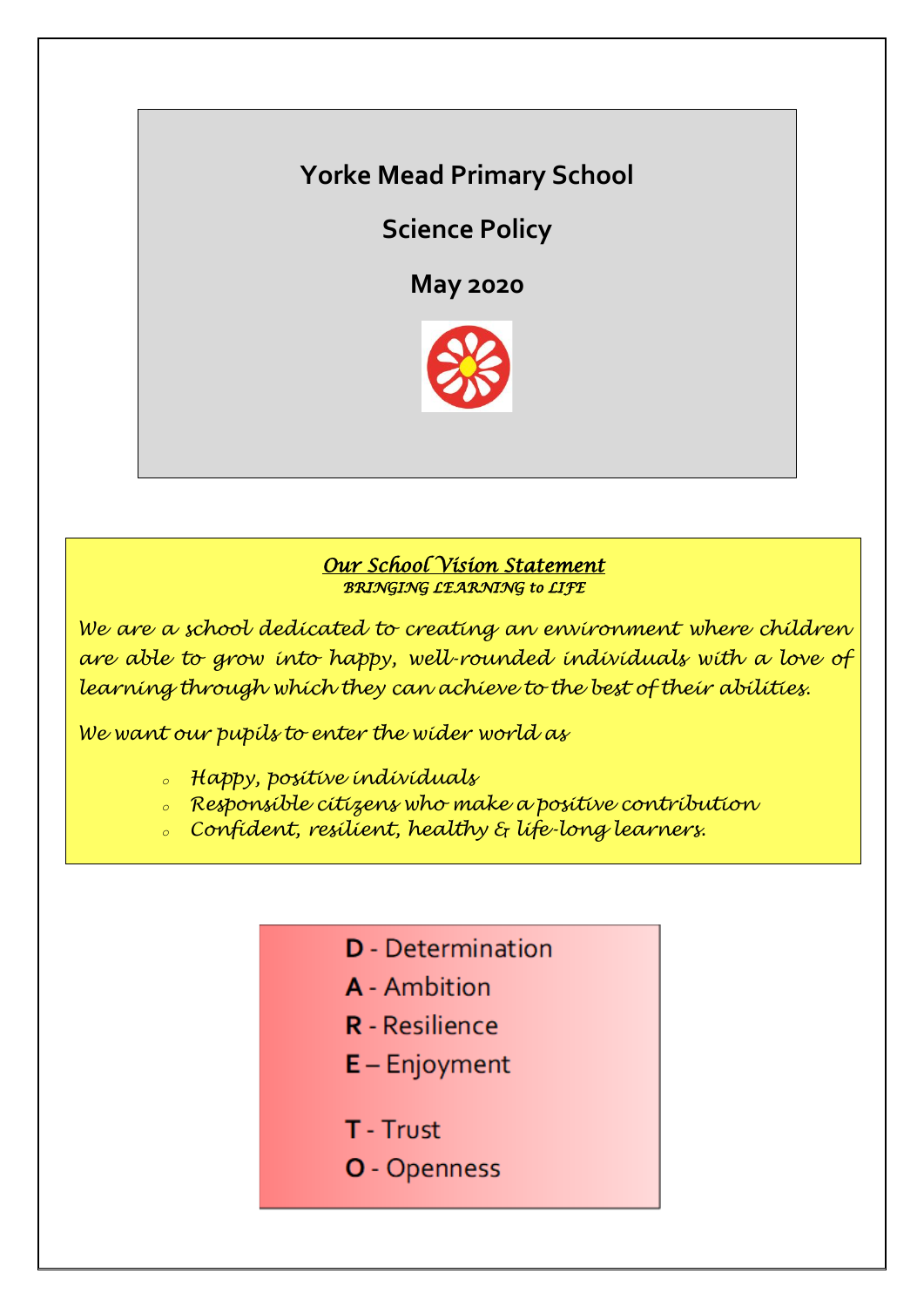# **Rationale and Ethos**

Science is exciting. Science leads the way in understanding the world, making sense of processes, methods and how we use science in everyday life. Through the teaching of science we are opening the children's eyes to what has come before us and how this knowledge continues to be used and built upon today. Science develops the whole child: developing curiosity, asking questions, making observations and predictions, working with peers, testing and analysing results and causes. This policy details how Yorke Mead delivers the science curriculum to our children.

# **Aims of the Curriculum at Yorke Mead**

The curriculum at Yorke Mead is intended to ensure each child:

- Develops high self-esteem, confidence and a true feeling of self-worth
- Develops a lively, enquiring mind and life skills so that he/she will have the ability to experiment, investigate, take risks, challenge, discriminate and make informed choices
- Is enriched, motivated and challenged by a broad and balanced curriculum and recognises the value of all areas of learning, including literature, sciences, the arts and humanities.
- Is valued for their individual contributions, recognises their role and develops a positive attitude towards everyone in the life of the school and community.
- Develops the positive skills and attitudes necessary to work both independently and collaboratively.
- Will be given equal opportunities to participate in all aspects of school life, with high expectations and ambition for every child and appropriate levels of challenge and support to enable them to achieve.
- Develops an understanding and respect for other races, cultures, gender, people with disabilities, religions and associated points of view.
- Understands the importance of and develops responsibility for keeping themselves physically and emotionally healthy
- Acquires a set of moral values and attitudes including honesty, respect, sincerity, trust and personal responsibility.
- Is supported in their spiritual, moral, social and cultural development
- Is equipped with the knowledge and cultural capital they need to succeed in life

# **Aims of the Science Curriculum**

The national curriculum for science aims to ensure that all pupils:

- Develop scientific knowledge and conceptual understanding through the specific disciplines of biology, chemistry and physics
- Develop understanding of the nature, processes and methods of science through different types of science enquiries that help them to answer scientific questions about the world around them
- Are equipped with the scientific knowledge required to understand the uses and implications of science, today and for the future.

Yorke Mead also aims to:

- Enable pupils to develop an understanding and respect for the natural world
- Enable pupils to question, hypothesize, test and discover for themselves about our world.
- Develop the skills required to investigate the world around them.
- Enable pupils to make decisions about the uses and values of scientific work and achievements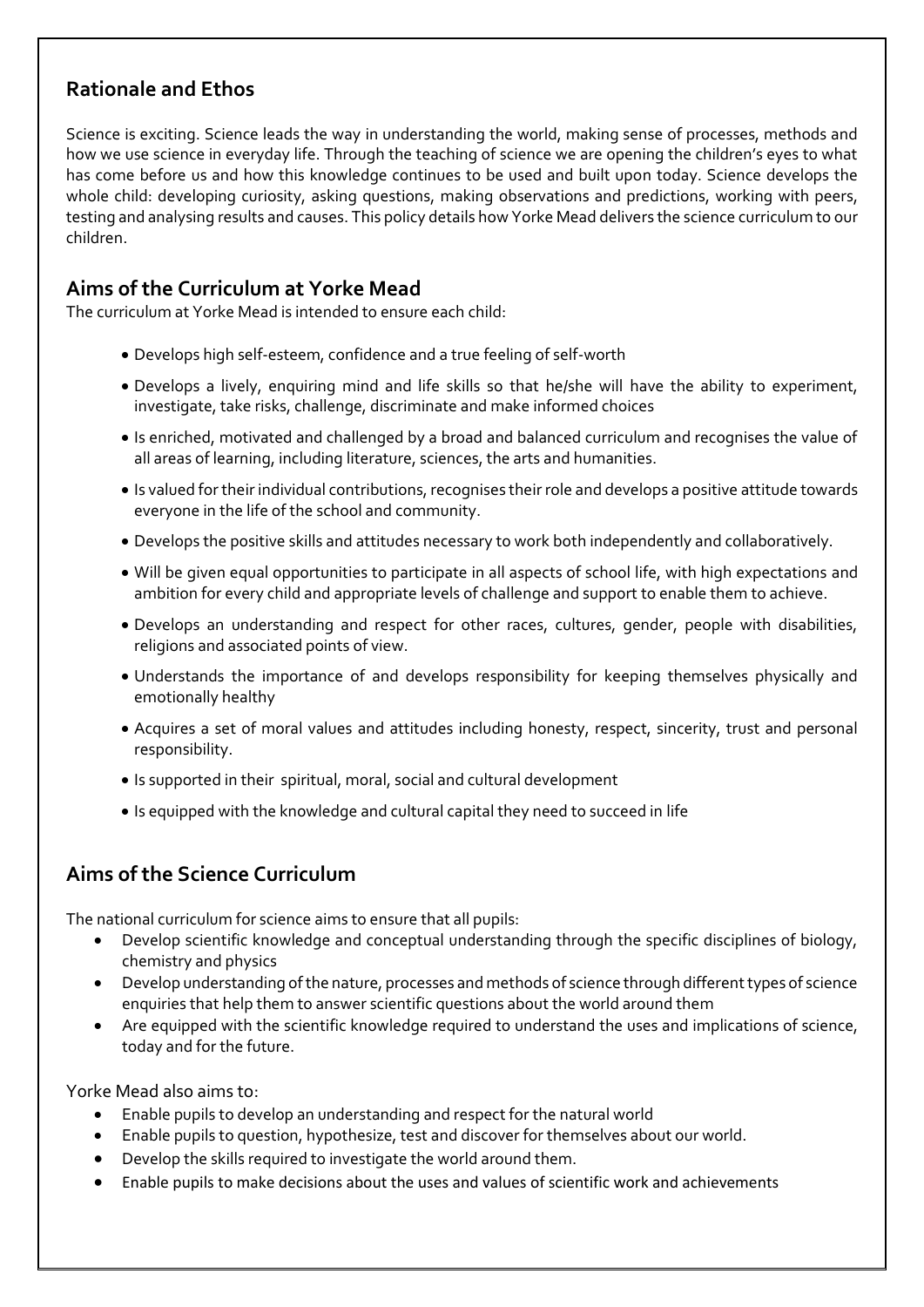### **Curriculum Design**

The science curriculum is organised into key themes / units of work, some of which are repeated in each year group. Children will revisit these key themes (such as Animals Including Humans) but with increasing difficulty and with a different focus each time. For example, in Year One, children learn to name and label different parts of the human body and which parts are linked to the 5 senses. By year six, the children will have learnt about the skeletal structure of the body, how muscles work, learnt about the teeth and the digestive system, how the human body develops and changes and will go on to learn about the circulatory system. Children are actively encouraged to talk about previous learning and questioned about their skills, knowledge and understanding. This is recorded in their book at the beginning of each key theme and added to using their purple pen at the end of each theme to demonstrate growth.

Children explore, demonstrate and develop their ability to work scientifically throughout the science curriculum, progressively, each and every lesson. For example, In Year 1 children learn to ask questions, to carry out a simple test, to record simple data and then try to answer questions. By Year 6, our children have learnt to plan and carry out a fair test by using equipment accurately and taking exact readings or measurements. They are able to draw conclusions from their results and record them using a range of graphs and charts. The full range of scientific investigative approaches include: pattern seeking, exploring, problem solving, fair testing, and analysing secondary sources. Our children are able to discuss which elements of working scientifically they are focussing on and this is discussed as a class and recorded on a 'working scientifically wheel' on the working wall.

### **How the science curriculum meets the needs of children at Yorke Mead**

Yorke Mead believes in the importance of developing the whole child. Our school is situated in an area of Hertfordshire that is predominately of low deprivation. However, we are conscious that Yorke Mead supports a number of children who live in families on the edge of deprivation and for whom it is important to facilitate access to experiences that widen and enhance educational opportunities. As well as being thematic, our science curriculum lends itself to children learning through real life, hands on experiences. We use our school grounds wherever possible. Yorke Mead has a generous allotment and large outdoor space including a forest school. We are extremely lucky that we have so much green space on our doorstep including an orchard and the river chess. We strongly believe in the use of Blooms Taxonomy to develop higher order thinking. This feeds into our planning and teaching with our children choosing a suitable level of challenge. Through dialogue and marking, we praise and encourage children to review, question and edit their previous learning, giving them appropriate next steps and challenges.

Pre-teach allows children to be introduced to new scientific vocabulary before the lesson and target time with the teacher allows children to review their science learning. Children with Individual Learning Targets have work differentiated to meet their needs and developmental stage of learning.

#### **How the science curriculum supports the development of children's reading**

Science lends itself to developing children's reading and oracy skills. Through class discussions and debates about scientific concepts, talk partners, questioning and explaining thought processes, knowledge and understanding, children are rehearsing the key skills needed for reading and writing. New vocabulary is introduced frequently and displayed on working walls, along with definitions and models for writing. Children are encouraged to use research when hypothesising and evaluating, justifying and enriching their knowledge and understanding. Word banks and sentence starters are used to support and challenge children of all abilities; these are accessible on working walls and on tables during focussed tasks. Children use 'proof reading before marking' resources at the end of each piece of writing, when appropriate (see appendices). This teaches children to edit and enhance their work and to become effective proof readers. Wherever possible, links are made to other curriculum areas such as guided reading, history, English, maths, D&T etc. whilst also ensuring children value subject areas in their own right.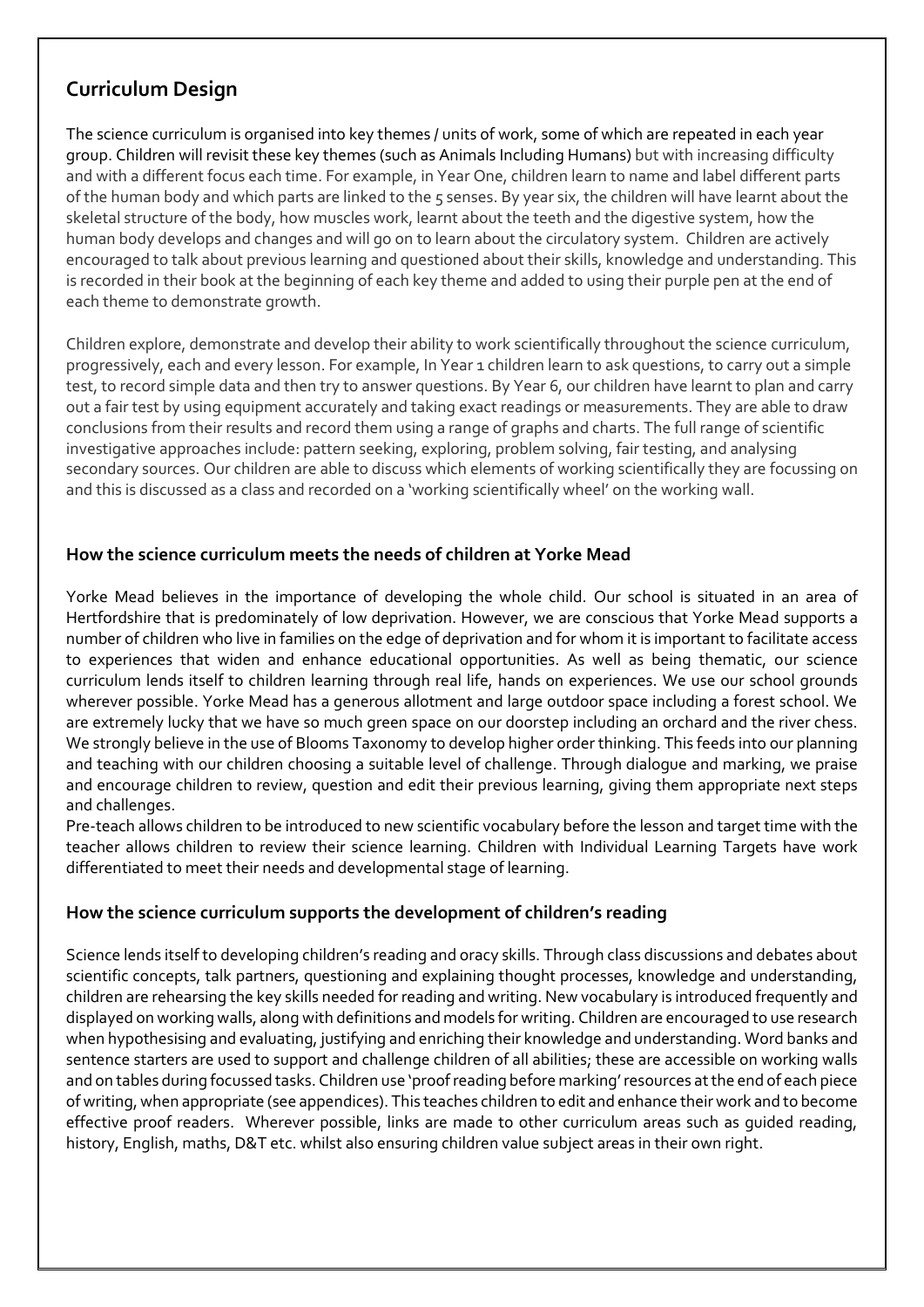### **How the science curriculum supports children's spiritual, moral, cultural, social development**

**Spiritual –** Class discussions, talk partner time, P4C stimuli based on science and dialogue teach and encourage children to reflect on their thinking and the thoughts of others. Hypothesising, testing and analysing results and causes allow children to naturally reflect on their own learning. However, our children also reflect on the thoughts of great scientists. For example, in year 5, children are asked to consider the theories of Copernicus and Galileo and why Copernicus didn't reveal his theory to the world until just before he died.

**Moral –**science naturally lends itself to morality. For example, children will learn about animal groups and the food chain considering how all living things are inter-dependable; the impact of human beings on the environment. Class discussions and debates will occur and children can consider what is right and wrong whist also considering how science has developed and progressed due to some of these concepts. When investigating, deciding on variables to use to make it a fair test.

**Cultural –**We explore and celebrate research and developments with the children that take place in many different cultures, from all over the world, both past and present. For example, learning about famous scientists such as Jane Goodall (living things and their habitats) which encourages comparisons with different life, habitats and biomes; in year 3 when learning about 'rocks', understanding the life and work of palaeontologist Mary Anning (an English fossil collector). Throughout the curriculum our children learn about different cultures and ways of life for example, growing food, including looking after and tending to our allotments, and food sampling with strong connections to geography and RE. Our children learn to understand how the different cultures around the world can have different impacts on the planet and what impact more economically developed countries have on poorer areas.

**Social –** Science is a social subject. We work collaboratively, sharing ideas, hypothesis, data and results – to even strengthen reliability. We use our school community to enhance our science learning. For example, through our annual science week, parents are invited into school to share science in their jobs e.g. musical engineers, blood researchers… We encourage parents to accompany us on trips, especially to trips such as pond dipping at the river chess and making use of our aquadrome and Thames Water's workshops.

#### **How the science curriculum supports children's emotional well being**

A brief overview of how the science curriculum supports the development of the whole child. Please read this in conjunction with the school document 'Personal Development at Yorke Mead'.

| <b>SMSC</b><br>Spiritual, Moral, Social &<br><b>Cultural Development</b>                                                                                                                                                                                                                                                                                                                                                                                                                                                                                                                                                                                                                                            | <b>British Values</b>                                                                                                                                                                                                                                                                | <b>Character</b><br><b>Education</b>                                                                                      | <b>Cultural Capital</b>                                                                                                                                                                                  | 5 Ways to<br><b>Wellbeing</b>                                        |
|---------------------------------------------------------------------------------------------------------------------------------------------------------------------------------------------------------------------------------------------------------------------------------------------------------------------------------------------------------------------------------------------------------------------------------------------------------------------------------------------------------------------------------------------------------------------------------------------------------------------------------------------------------------------------------------------------------------------|--------------------------------------------------------------------------------------------------------------------------------------------------------------------------------------------------------------------------------------------------------------------------------------|---------------------------------------------------------------------------------------------------------------------------|----------------------------------------------------------------------------------------------------------------------------------------------------------------------------------------------------------|----------------------------------------------------------------------|
| <b>Spiritual - Sometimes</b><br>science and spiritual ideas do<br>cause conflict but in a<br>modern society it is<br>important to understand<br>why these conflicts arise so<br>we can respect the views<br>of others and move forward.<br>Moral - encourages children<br>to become increasingly<br>curious, to develop open<br>mindedness to the<br>suggestions of others and to<br>make judgments on<br>evidence not prejudice.<br><b>Social</b> – asking questions,<br>working collaboratively to<br>sort, group, hypothesise,<br>investigate, analyse and<br>conclude.<br><b>Cultural - scientific</b><br>development comes from all<br>across the world, from<br>people of all backgrounds<br>and<br>cultures. | Democracy - debates,<br>discussions<br>the rule of law $-$ what is right<br>and wrong, how science has<br>developed over time.<br>individual liberty - having a<br>voice. Making choices and<br>decisions.<br>mutual respect and<br>tolerance Listening to others,<br>balanced mind, | Social confidence<br><b>Developing resilience</b><br>Develop positive attributes<br>Develop/have long term<br>commitments | <b>Experience of different</b><br>learning environments<br><b>Experience of debate</b><br>Appreciate human<br>creativity and<br>achievement<br>To have a knowledge<br>and understanding of<br>the world. | <b>Connect</b><br><b>Take notice</b><br><b>Keep learning</b><br>Give |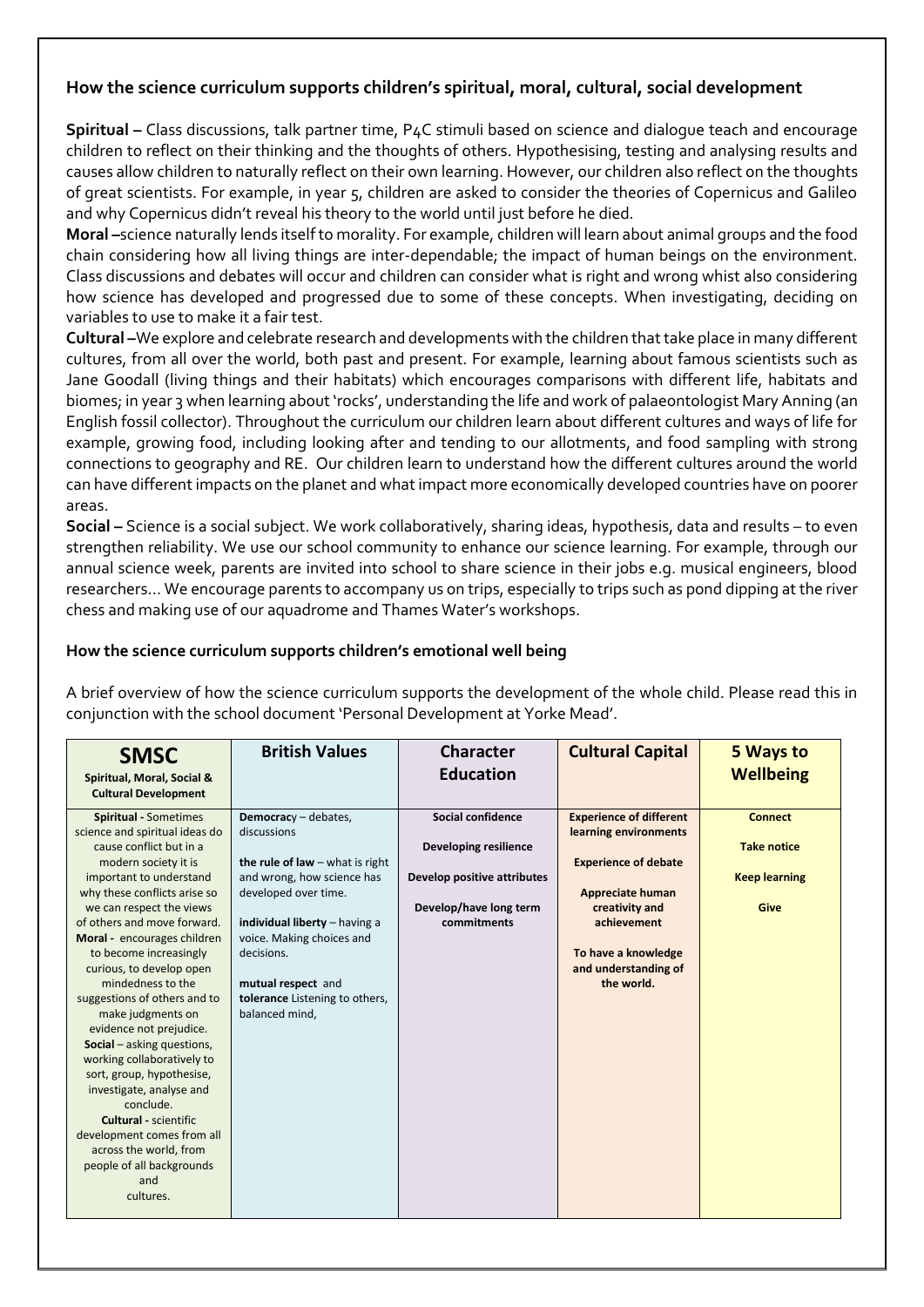# **Organisation and planning**

### **Organisation**

At Yorke Mead we value the team approach and with this in mind we aim to group subjects together so that consistency across similar subjects is maintained as far as possible. This also means subject leaders are not working in isolation.

Science is part of the **discover** team along with maths, computing and D&T.

At Yorke Mead we follow the statutory guidance from The National Curriculum, teaching the following units of work: Animals including Humans, Everyday Materials, seasonal changes, plants, Living Things and Their Habitats, Rocks and Fossils, Electricity, Forces and Magnets, Space, Evolution and Inheritance (see science curriculum overview). As mentioned above, units of work are assigned to particular year groups and these will be revisited and built upon with increasing difficulty and with a different focus each time as the children move through the school. We teach with a hands on approach, making the learning as fun and creative as possible, developing the whole child. Our children work scientifically during every lesson, developing their ability of: pattern seeking, exploring, problem solving, fair testing, and analysing secondary sources. They take ownership of their learning and can track exactly how they are working scientifically on their science wheels which each child has in the front of their book and on the working wall. (see science wheels).

Teachers plan for science referring to and using dipping into numerous different schemes including: Twinkl, Hamilton and STEM, selecting, adapting and editing to meet the needs of the children at Yorke Mead.

#### **Planning –**

Teachers at Yorke Mead are provided with a broad long term plan by subject leaders outlining the curriculum content and learning intentions to be covered throughout the year. It is the teacher's job to outline the delivery of this curriculum in a detailed medium term plan, which may be paper format or powerpoint in style depending on the preference of the teacher. There is no need for teachers to produce individual lesson plans for subjects other than English and Maths, which again may



be paper or power point format. The purpose of this is to manage workload of the teachers and to ensure that time spent on planning is the most purposeful it can be to meet the needs of the teachers and the children.

In planning units of work teachers are mindful of the **Bloom's Taxonomy,** recognising that we cannot expect children to apply or analyse skills or knowledge unless we have given them time to both remember and understand this. Bloom's also supports differentiation of learning within the curriculum.

#### **Progression and Sequence of Learning**

Time has been spent carefully addressing each unit of work that is taught across the science curriculum. The science lead has worked closely with class teachers to ensure that previous taught knowledge, understanding and skills are reinforced, developed and built upon whilst also considering how to challenge children who are working at greater depth. The long term plan for science clearly maps out prior learning, allowing class teachers to refer to this in their lessons and also as a starting point to address how much the children 'remember' and 'understand'. This begins as a mind-map of knowledge for 'remembering' at the beginning of each unit. The form of a quiz, questioning, and collaborative tasks help teachers to assess the children's 'understanding'. This information is then used to address what needs to be taught next. As already mentioned, units of work are revisited with increasing difficulty and with a different focus each time. For example, the unit of 'plants' is taught in reception, y1, y2, y3 and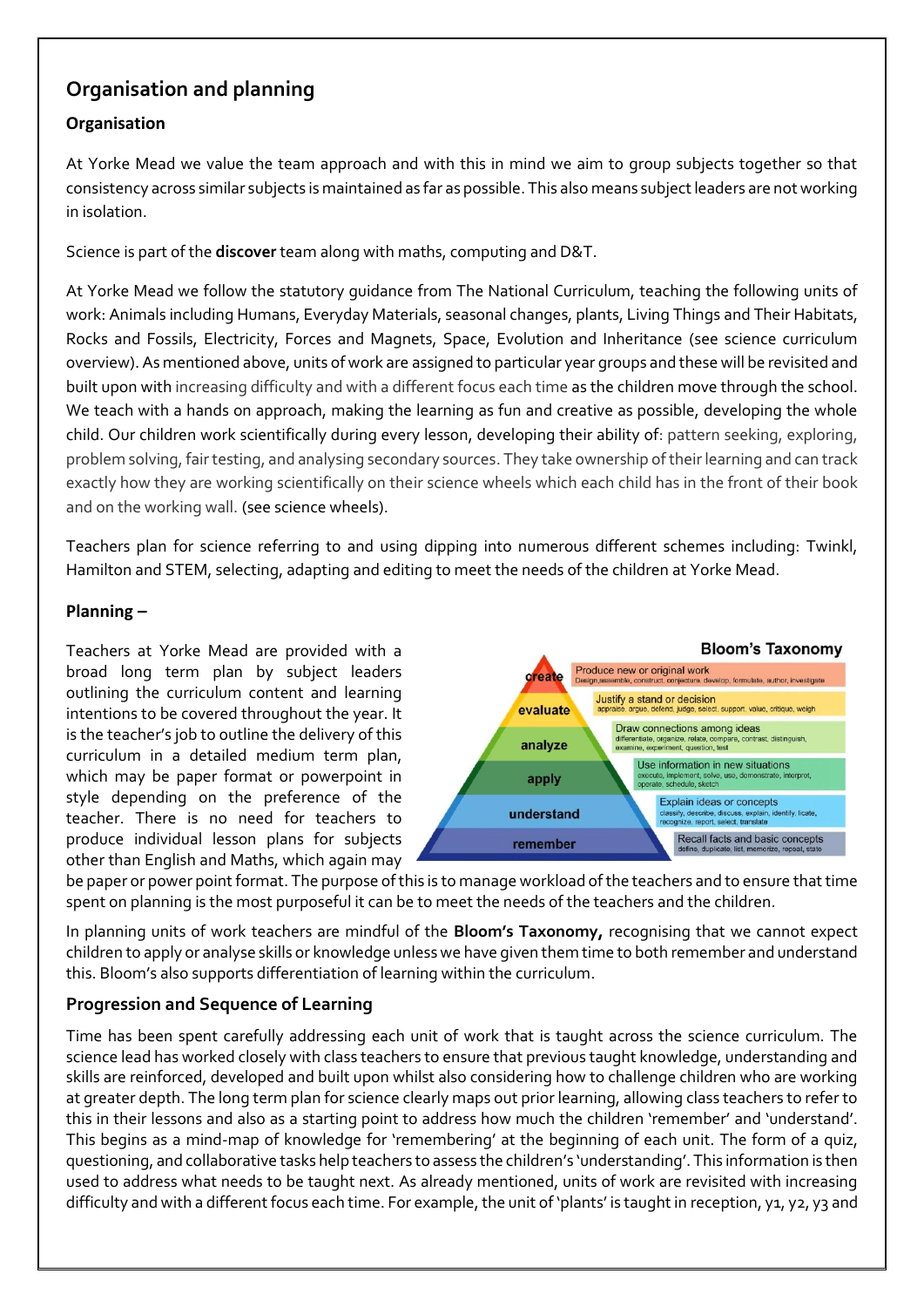y5 (living things and their habitats). We have ensured that not only are the skills, knowledge and understanding progressive but also 'what' they are observing, planting and growing: Reception grow, observe and look after a wide range of plants in their garden as well as visiting the allotment; Year 1 focus on runner beans and broad beans; year 2 focus on sunflowers and red onions; year 3 focus on tomato seedlings and white carnations and finally year 5 dissect Primroses/daffodils and propagate: Basil.

At the end of each taught unit, children revisit their mindmaps that they competed at the beginning of the unit. They add new vocabulary, facts and knowledge that they have learnt using a purple pen. This clearly shows growth.

#### Expectations for each keystage:

#### Key stage 1

The principal focus of science teaching in key stage 1 is to enable pupils to experience and observe phenomena, looking more closely at the natural and humanly-constructed world around them. They should be encouraged to ask questions about what they notice.

Pupils in KS1 do not necessarily need to use standard units (cm, ml) to measure and record differences and changes. Pupils can use non-standard measurements like the examples given below. For example:

- Height- strips of paper, height in leaves, height in pens
- Amount of water- photos, strips of paper, a pen to mark on how it changes over time

#### Lower key stage 2

The principal focus of science teaching in lower key stage 2 is to enable pupils to broaden their scientific view of the world around them. They should do this through exploring, talking about, testing and developing ideas about everyday phenomena and the relationships between living things and familiar environments, and by beginning to develop their ideas about functions, relationships and interactions.

#### Upper key stage 2

The principal focus of science teaching in upper key stage 2 is to enable pupils to develop a deeper understanding of a wide range of scientific ideas. They should do this through exploring and talking about their ideas; asking their own questions about scientific phenomena; and analysing functions, relationships and interactions more systematically. They should encounter more abstract ideas and begin to recognise how these ideas help them to understand and predict how the world operates.

#### **Early Years**

All aspects of our curriculum for Key Stage One and Two build from the Early Years curriculum, which is centred around the needs and interests of the Early Years children at Yorke Mead. Whilst this policy is relevant to all stages of education at Yorke Mead it is essential this is read in conjunction with the EYFS policy.

This science curriculum policy should be read in conjunction with the following policies:

- Yorke Mead curriculum policy
- Teaching and Learning Policy
- Early Years Foundation Stage (EYFS) Policy
- Personal development at Yorke Mead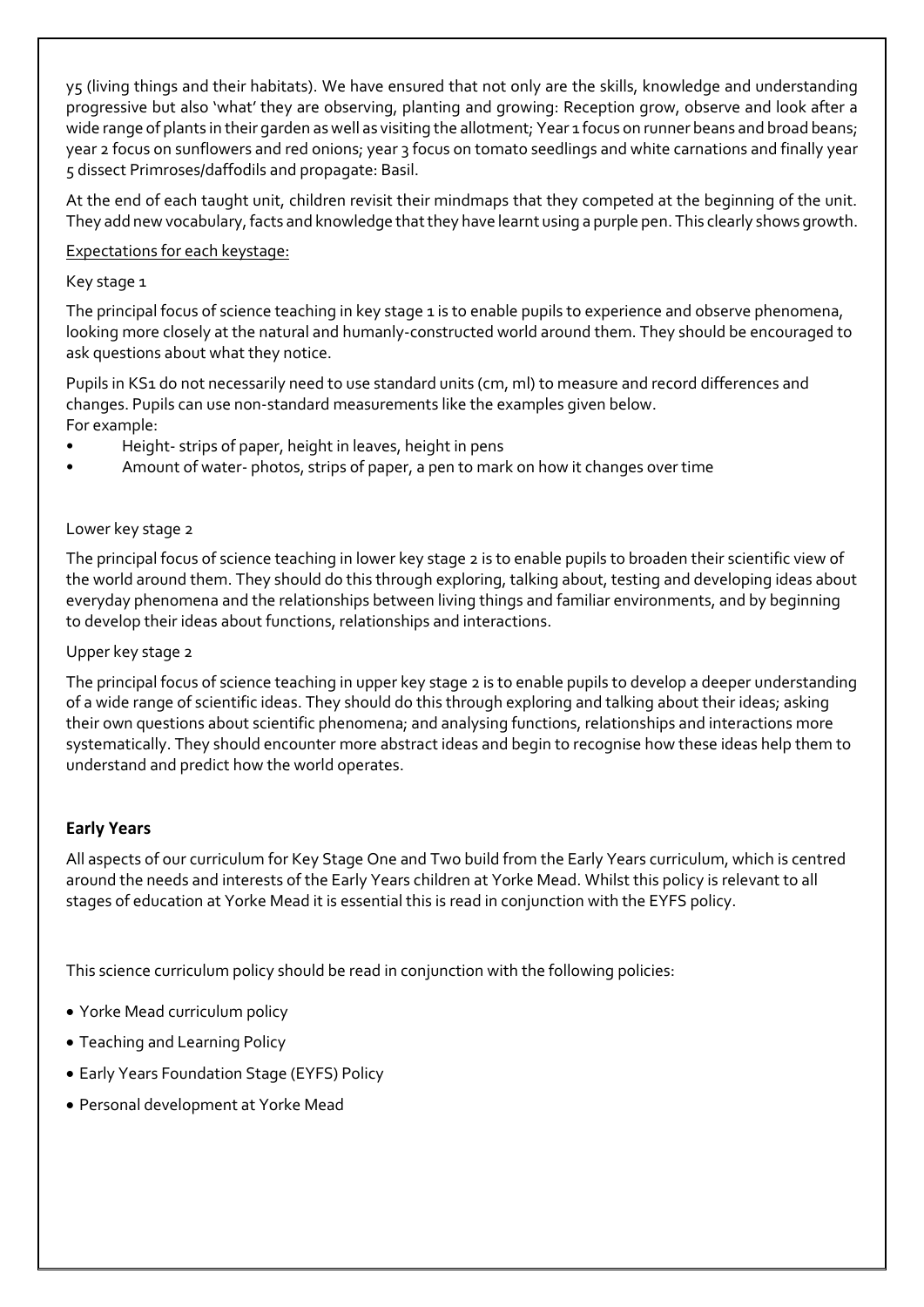### **Assessment for Learning**

At Yorke Mead we use HfL working scientifically tracking sheets to help class teachers track the progress of pupils:

- Age related expectations for scientific knowledge for each year group (including working below and above ARE)
- Working scientifically criteria tracking sheets for each key stage (KS1, LKS2, UKS2)
- Science wheels

ARE expectations for scientific knowledge: Each year group has a tracking sheet to match each unit of work that they will teach (one for each class). These tracking sheets are broken down into working below, working at ARE and working above ARE. Statements written in bold are statutory and taken directly from the National Curriculum. Those statements in normal type are taken from the 'Notes and guidance' sections to show the progression in skills and knowledge. Teachers record children's names in the section that best matches their acquired knowledge for each science topic. Evidence will come from observations, verbal responses and written work including: photographs, videos and displays.

**Working Scientifically tracking sheets**: It is expected that pupils develop the skills of working scientifically across the 2 years of each phase. For example, in the first year of this phase (Year 5), children will be beginning to show evidence of the skills (within the context of the topics for that year); in the second year (Year 6) children should be consolidating and securely using those skills (within the context of topics for that year). To be 'securely' showing skills, teachers should consider whether pupils are confidently using the skills with less prompting and across a range of contexts. In the first year of the phase, teachers will use a highlighter to 'hash' what they are beginning to see for each group. In the second year, teachers will fully highlight the statement to show this has been met. At Yorke Mead we group the children according to their level of development. For example, children who are typically working at the Age Related Expectations and children who are working Above Age Related Expectations. For children who are working Below Age Related Expectations we ensure that they have an individual tracking sheet so that we can identify gaps in their learning and address these accordingly. As with the scientific knowledge tracking sheets, bold type statements are taken directly from the primary science National Curriculum; those in normal type are taken from the 'Notes and guidance' sections to show the progression in skills and knowledge.

For all tracking sheets, teachers assess the skills throughout the year (each skill will need to be covered several times throughout the year) and evidence will come from observations, verbal responses and written work. This can then be used to support the judgements made about the pupil progress towards working scientifically skills and make a judgement about attainment overall.

**Science wheels:** working scientifically wheels are completed both as a whole class (KS1) and individually (KS2). All children have a science wheel glued inside the front cover of their science book and a class example is presented on the working wall as a working document. The children date the wheel as they work on each skill area (see appendix). This is a clear way for teachers to see coverage: what has been covered multiple times and where gaps are occurring. For children, this helps facilitate discussion and pupil self- assessment.

In addition to the science wheels, children complete a mindmap at the beginning of each new scientific topic. This is where they 'remember' and recall their knowledge and understanding from previous learning, making brief notes on their mind map. At the end of the topic, the children revisit their mindmap and add new vocabulary, knowledge and skills that they have acquired throughout the topic. This demonstrates growth.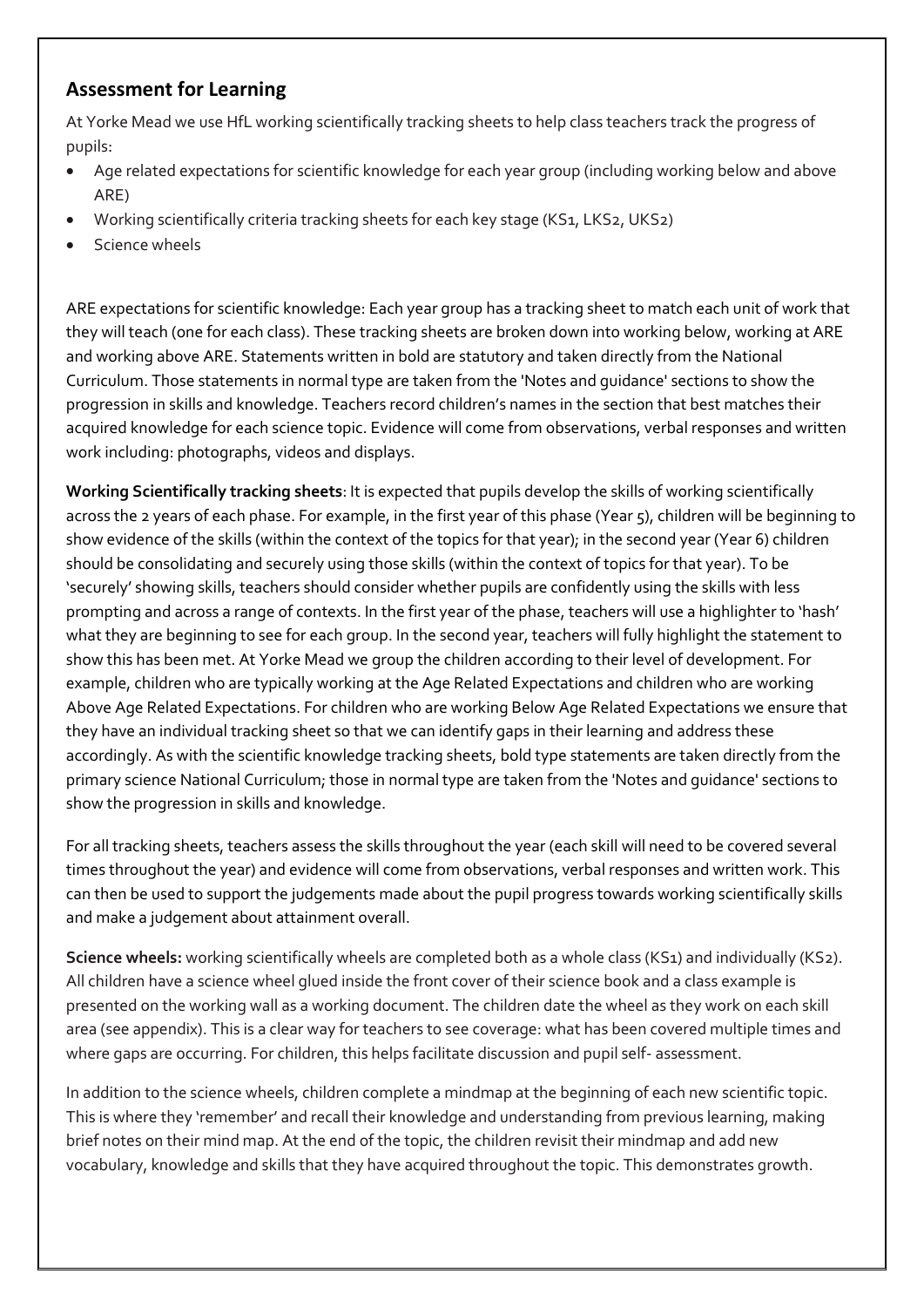Through learning walks, book scrutinies and pupil voice, the science subject lead keeps track of the curriculum and can identify any gaps that need addressing. We meet as a team to moderate science as a core subject, annually, splitting into key stages: EYFS, KS1, LKS2 and UKS2.

# **Inclusion**

Teachers set high expectations for all pupils. They will use appropriate assessment to set ambitious targets and plan challenging work for all groups, including:

- Currently higher attaining pupils
- Pupils with low prior attainment
- Pupils from disadvantaged backgrounds
- Pupils with SEN
- Pupils with English as an additional language (EAL)

Teachers will plan lessons so that pupils with SEND can study every National Curriculum subject, wherever possible, and ensure that there are no barriers to every pupil achieving.

Teachers will also take account of the needs of pupils whose first language is not English. Lessons will be planned so that teaching opportunities help pupils to develop their English, and to support pupils to take part in all subjects.

Further information can be found in our statement of equality information and objectives, and in our SEN policy and information report.

# **Safeguarding and Safe Practise**

In all areas, at all times, staff at Yorke Mead are aware of safeguarding responsibilities and health and safety. Some aspects of learning naturally require greater need to be aware of planning for safe practise than others. Where there is any form of risk to children staff will have completed a risk assessment to manage this risk and ensure procedures minimise or remove the risk. The school has a number of generic risk assessments to cover those aspects where risk will be evident at all times.

There are times when children may be more likely to disclose a safeguarding concern, for example as part of science the children learn about changes to animals and human bodies, especially in UKS2. Should there be a concern or disclosure from a pupil, staff will always follows the school safeguarding policy.

# **The role of the science subject leader**

Subject Leaders will ensure that the school curriculum is implemented in accordance with this policy and specific subject and that:

- All required elements of the science curriculum have aims and objectives which reflect the aims of the school and indicate how the needs of individual pupils will be met.
- Long term planning is available for science to support individual teachers in their planning
- The amount of time provided for teaching science is adequate and the curriculum meets the aims and objectives for each year group.
- Standards within the science are monitored, meet the expectations and that the head teacher and phase leader is informed of any concerns around this.
- Resources required to deliver the science curriculum are available and accessible to staff.